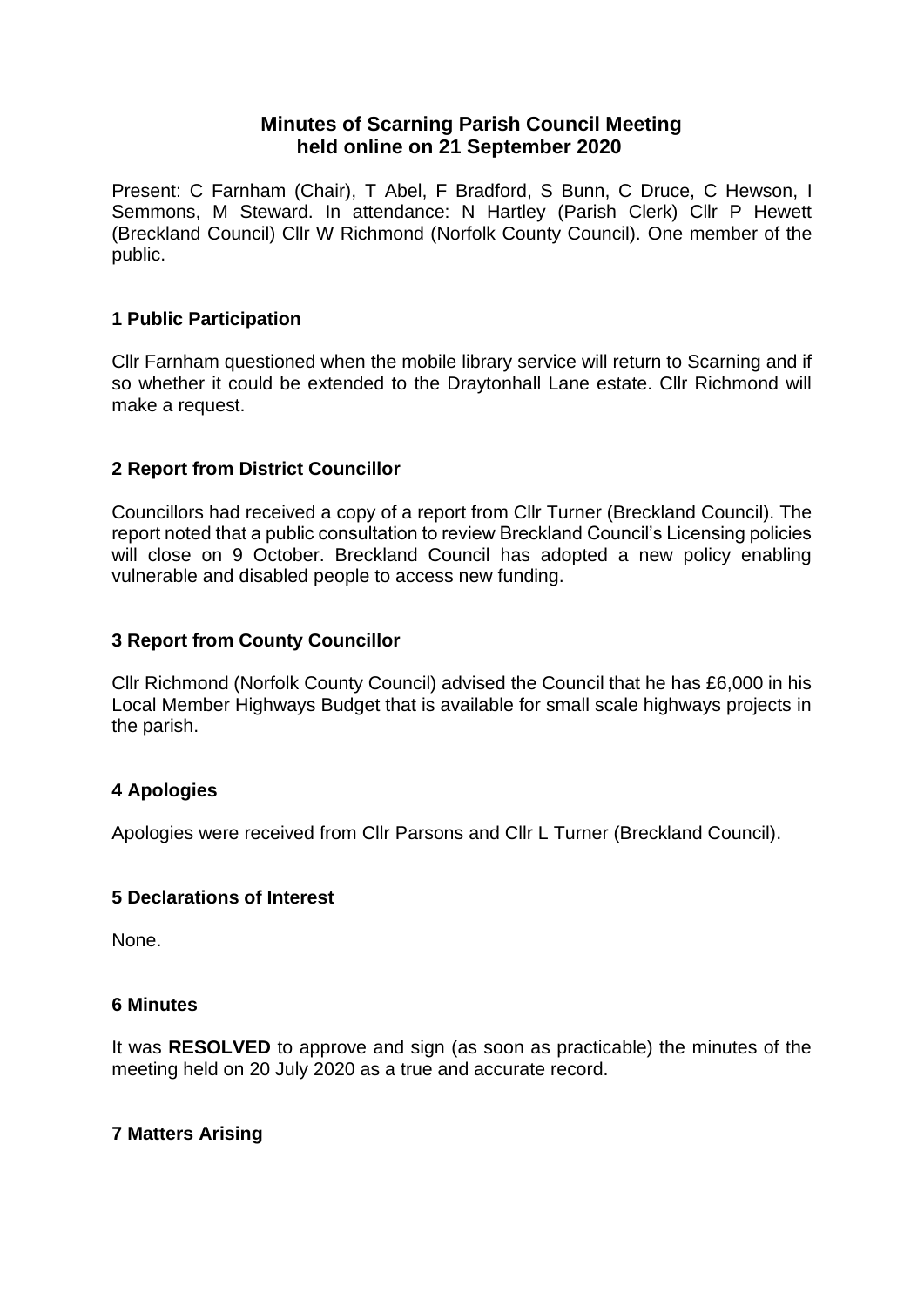Councillors were asked to send their photographs for the parish website. Delivery of the noticeboard near the school has been delayed. A further quote was awaited for the safety surfacing at the Ted Ellis play area.

Cllr Hewson advised that he has returned the Speed Watch application form and that he has six volunteers to form a group.

## **8 Planning**

8.1 Parish Council comments sent to Breckland Council

|                                 | 41 Allwood Avenue<br>Two storey extension to side of property                                                                                            | 3PL/2020/0635/HOU<br>No objection |
|---------------------------------|----------------------------------------------------------------------------------------------------------------------------------------------------------|-----------------------------------|
|                                 | Pennymeadow Nursery, Podmore Lane<br>Demolition of sun lounge and erection of rear extension                                                             | 3PL/2020/0871/HOU<br>No objection |
|                                 | Brookside Barn, Brookside Farm, Chapel Lane<br>Construction of three bay cartshed                                                                        | 3PL/2020/0850/HOU<br>No objection |
| 8.2 Breckland Council decisions |                                                                                                                                                          |                                   |
|                                 | 1, Lawrence Cottages, Daffy Green<br>Two bay car port                                                                                                    | 3PL/2020/0654/HOU<br>Approved     |
|                                 | Former Dereham Water Supplies International Ltd<br>Conversion of office to a dwelling and erection of garage; conversion of<br>workshop to two dwellings | 3PL/2019/0901/F<br>Approved       |
|                                 | Land to the rear of Brooke Lea, Podmore Lane<br>Stable block to the rear of Brook Lea                                                                    | 3PL/2020/0543/F<br>Approved       |
|                                 | Pennymeadow Nursery, Podmore Lane<br>Demolition of sun lounge and erection of rear extension                                                             | 3PL/2020/0871/HOU<br>Approved     |
|                                 |                                                                                                                                                          |                                   |

# **9 Finance**

9.1 The following payments were made in accordance with the Budget:-

- Chq 102184 TOP Garden Services, grass cutting in churchyard, £450 (Section 137) 102185 TOP Garden Services, cutting verges & Water Meadows playing field, £531
	- 102186 TOP Garden Services, cutting verges & Water Meadows playing field, £531
	- 102187 N Hartley, reimbursed cost of Council's Zoom subscription (August & September, £28.78
	- 102188 N Hartley, reimbursement for Microsoft subscription for Parish Council laptop, £59.99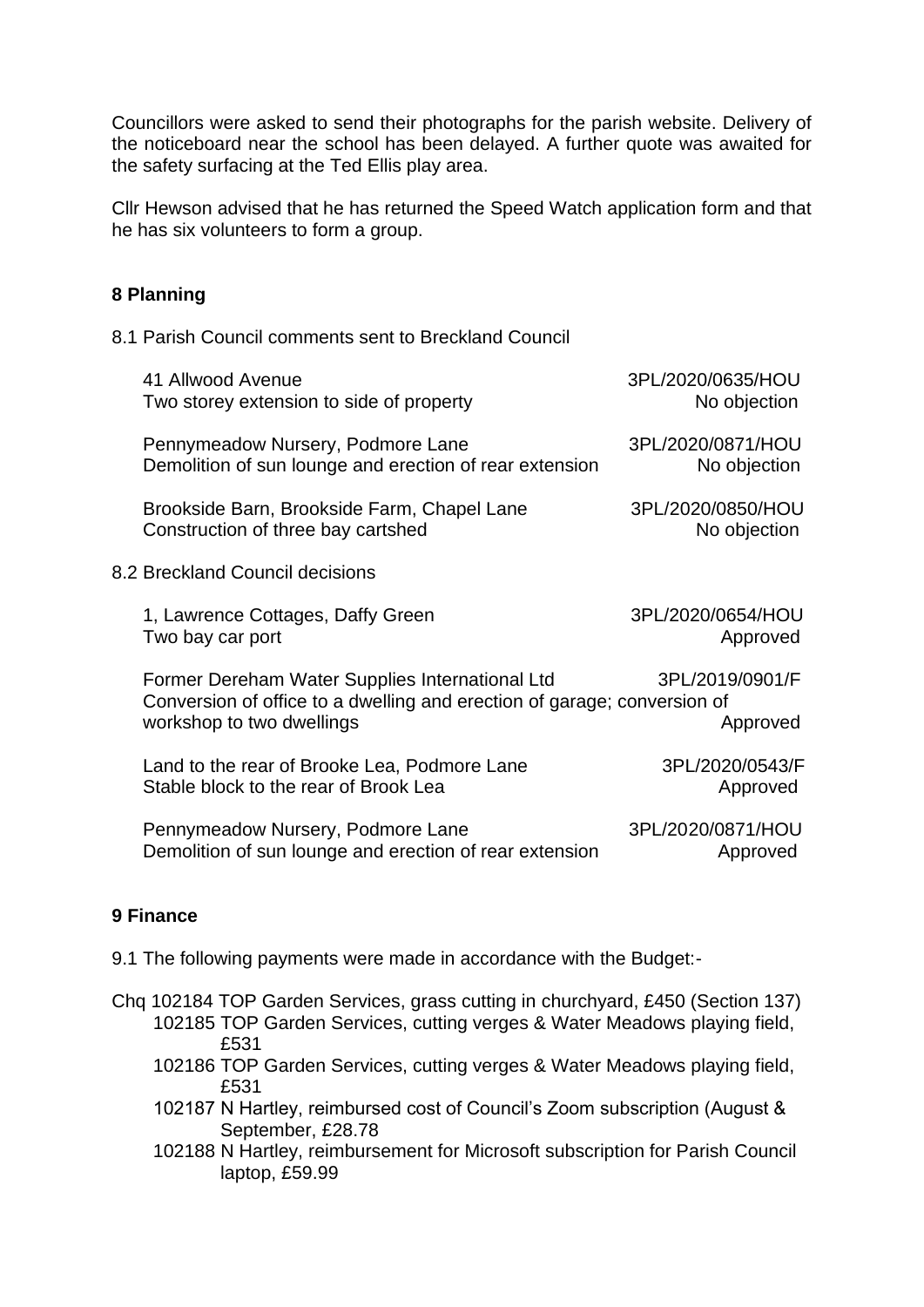102189 HMRC, clerk's PAYE. £81.07

- 102190 N Hartley, backdated salary (to April 2020) and amended standing order, £69.60
- 102191 Jemco, Caution Water sign for water meadows, £23.12
- 102192 Jemco, replacement Childrens Play Area sign for smaller play area, £21.61
- 102193 Ladywell Accountancy Services, payroll services, £75
- 102194 Mansfield Fencing, new gate and other works at Water Meadows, £535 102195 Jemco, replacement outdoor fitness equipment sign, £32.68
- 9.2 The meeting received a report of Actual to Budgeted expenditure

## **10 Water Meadows Management Plan**

The Council received and approved a copy of the updated Water Meadows Management Plan.

## **11 New Bus Shelter at Dereham Road/Chestnut Road**

The Council received three quotes to install a bus shelter at Dereham Road/Chestnut Road under the Parish Partnership Scheme. It was **RESOLVED** to appoint G W Shelter Solutions.

## **12 Bus Shelter at Dereham Road/Chestnut Road**

It was **RESOLVED** to appoint G W Shelter Solutions to repair the damaged panels in the bus shelter at Dereham Road.

## **13 Electrical Inspection Programme**

It was **RESOLVED** to appoint TT Jones Electrical to carry out an Electrical Inspection Programme on the Council's street lights and for the clerk to carry out more regular checks of the posts.

## **14 Litter Pickers**

Cllr Hewett (Breckland Council) offered to purchase eight more litter pickers for use in the parish. A village litter pick is to be held on October 3.

## **15 Parish Partnership Scheme 2021/22**

The Council considered proposals for the Parish Partnership Scheme. It was **RESOLVED** to install a bus shelter outside the Village Hall.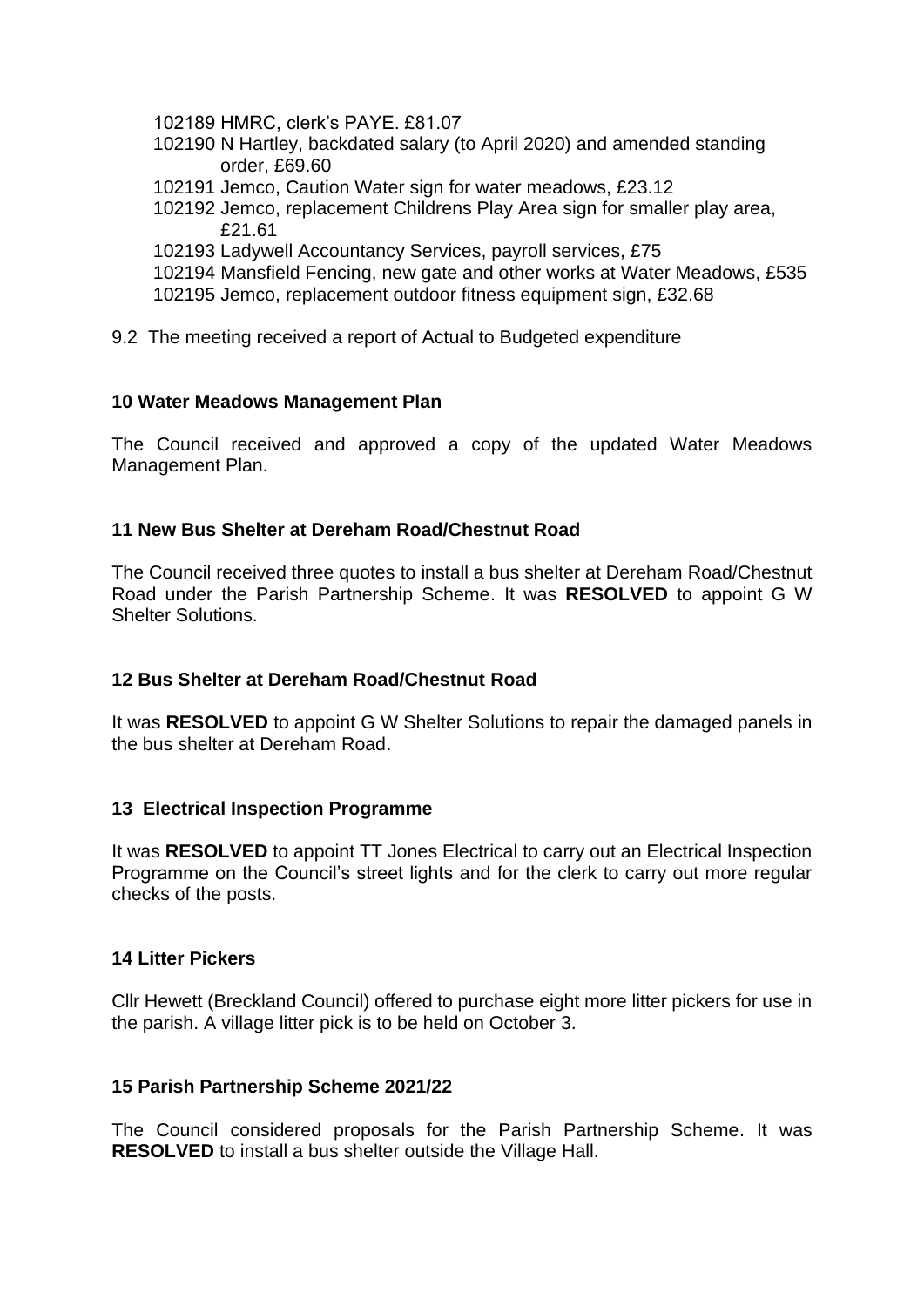## **16 Black Horse Close to Hill Rise Footpath**

The Council had received an estimated cost of £22,000 to install a Trod next to the footpath. It was **RESOLVED** not to proceed. The Council believes the hedge needs cutting twice a year from Black Horse Close to Podmore Lane. The Council considered whether it could employ a contractor to carry out one of the cuts and for the landowner to do the other cut.

Cllr Richmond was asked to find out if there is a bye-law relating to the distance a hedge must be from the footpath. This is in relation to the section of path from Black Horse Close to Hill Rise.

It was **RESOLVED** to ascertain the above re any bye-law and to write to the landowners asking if they would consider cutting the hedge twice a year. If not, the Council will consider the appointment of its own contractor to carry out the second cut.

#### **17 Items for Budget 2021/22**

The Council received the following items for inclusion in the Budget/precept for 2021/22:-

Refurbishment of the Youth Shelters on the Water Meadows.

Multi use goals at the Water Meadows play area.

An outdoor table tennis table at the Water Meadows play area.

Replacing play equipment on the village playing field.

A solar light at the Black Horse Close/Dereham Road bus shelter.

The Council will ascertain ownership of land at Cooper Terrace with a view to planting trees and tidying part of this area.

Improvements to the footpath at Scarning Fen. Cllr Abel will make an assessment.

#### **18 Scarning Beacon**

Cllr Farnham noted that the second edition of the Beacon will be printed shortly.

#### **19 Items for inclusion in the next agenda**

As above under Items for Budget 2021/22.